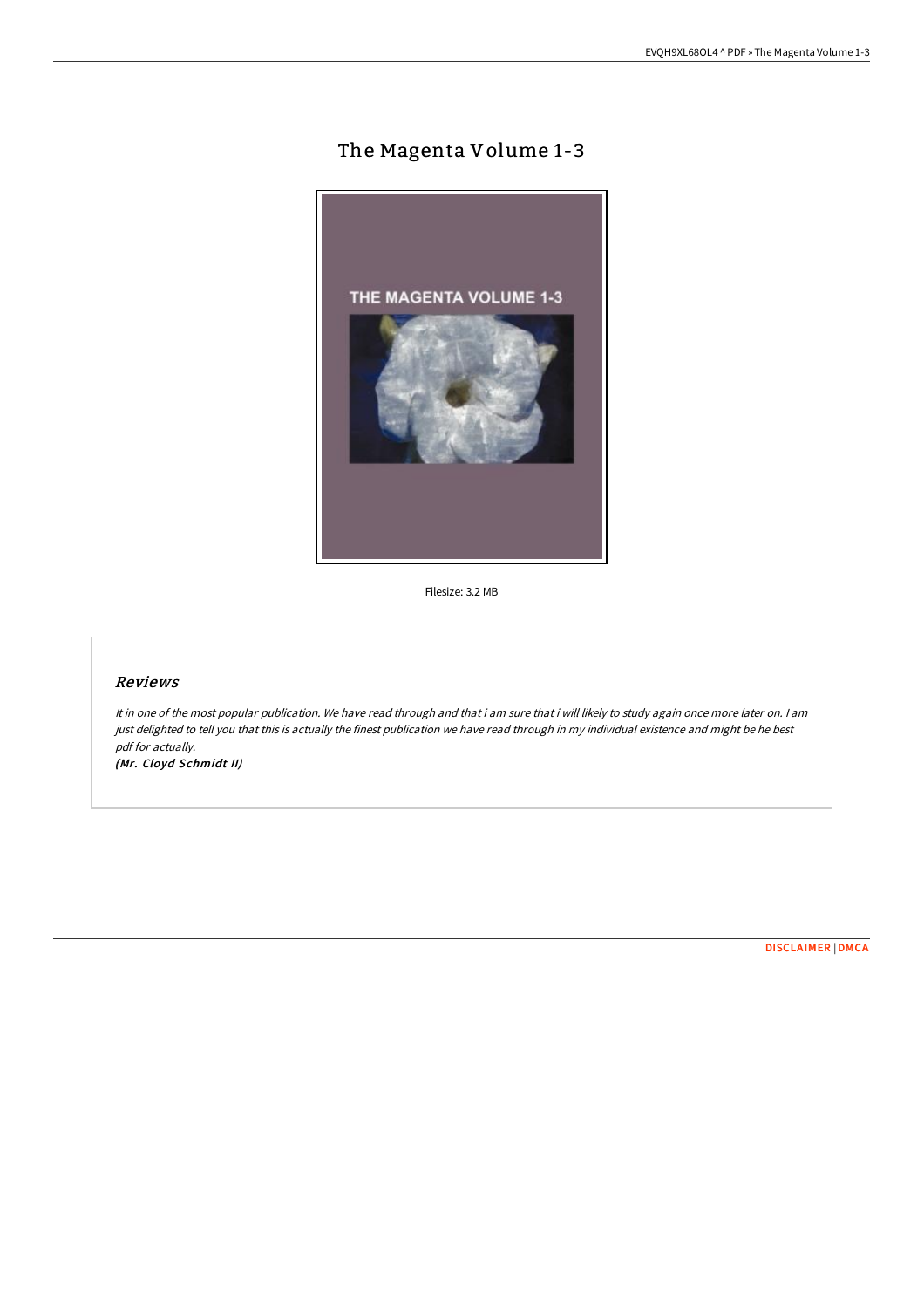## THE MAGENTA VOLUME 1-3



Rarebooksclub.com, United States, 2012. Paperback. Book Condition: New. 246 x 189 mm. Language: English . Brand New Book \*\*\*\*\* Print on Demand \*\*\*\*\*.This historic book may have numerous typos and missing text. Purchasers can download a free scanned copy of the original book (without typos) from the publisher. Not indexed. Not illustrated. 1873 Excerpt: .un dertaking of an art museum, which, besides being architecturally beautiful itself, is intended to present to the public faithful reproductions of all the classics of painting and statuary, as well as to exhibit the best works of our own artists. It is to be hoped that this project will be carried out in the broad spirit in which it was conceived. There has also been formed recently an association called the Boston Art Club, which is to have rooms in the museum, but is now in rather close quarters on Boylston Street. This club, composed of artists and gentlemen interested in art, serves the very important purpose of bringing into more personal relations a class of men who can be of the greatest benefit to each other. In addition to its social characteristics, it holds an exhibition every month at which are exhibited chiefly home productions, but also valuable pictures in-the possession of individuals. In this way a healthy emulation is excited, and works of merit brought to the notice of the public in a very attractive manner. It is hoped that this method of exhibition will do away with the custom of jockeying pictures, so common among picturedealers, and so detrimental to the interests of the artist. The recent exhibitions of the club have been highly successful, the last one particularly so. The natural faults are perhaps noticeable in a certain lameness of subjects and some startling effects in color, especially in landscapes, where...

 $_{\rm PDF}$ Read The [Magenta](http://albedo.media/the-magenta-volume-1-3-paperback.html) Volume 1-3 Online

 $\blacksquare$ [Download](http://albedo.media/the-magenta-volume-1-3-paperback.html) PDF The Magenta Volume 1-3